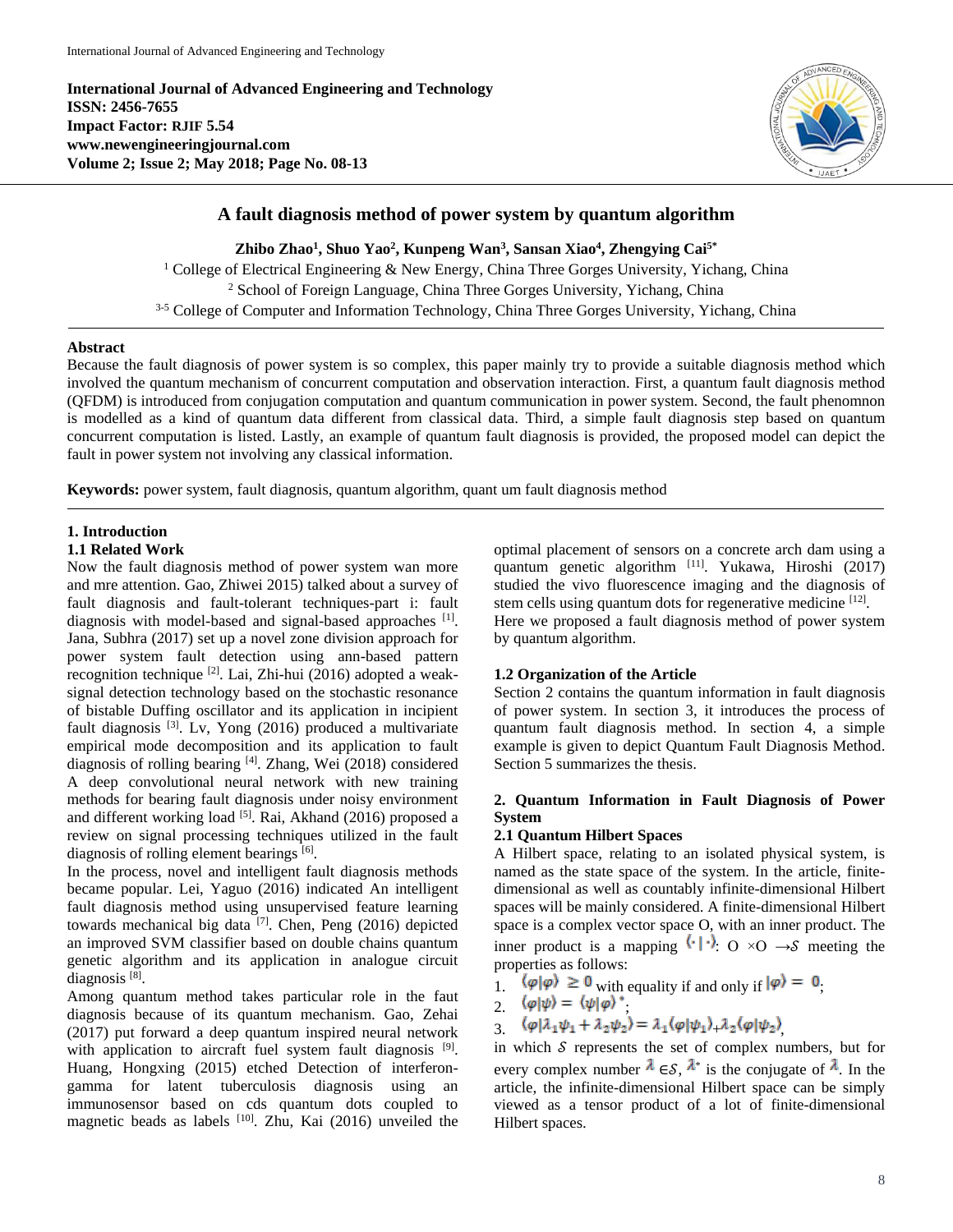Let  $n \ge 1$ . For any  $|\varphi\rangle = (\alpha_1, ..., \alpha_n)^T$ ,  $|\psi\rangle = (\beta_1, ..., \beta_n)^T \in$  $\delta^n$  and  $\lambda \in S$ , we define

,

$$
|\psi\rangle + |\varphi\rangle = (\alpha_1 + \beta, ..., \alpha_n + \beta_n)^T
$$
  

$$
\lambda|\varphi\rangle = (\lambda \alpha_1, ..., \lambda \alpha_n)^T
$$

in which  $^T$  represents transpose. Accordingly  $\mathcal{S}^n$  is a vector space. For the adjoint  $|\varphi\rangle^{\dagger}$  of  $|\varphi\rangle$ ,  $\langle \varphi|$  is often written. Moreover, define  $\langle \cdot | \cdot \rangle$  in  $\delta^n$  as below.

$$
\langle \varphi|\psi\rangle = \sum_{i=1}^n \alpha_i^* \, \beta_i
$$

 $(S^n, \langle \cdot | \cdot \rangle)$  is an n-dimensional Hilbert space. In fact, for each n-dimensional Hilbert space, it is isometric to Cn. Among others, a qubit, whose state space is  $\mathbf{U}_2 = \mathbf{\delta}^2$ , is a physical system. Suppose, write  $\vert 0 \rangle = \vert 0 \rangle$  and  $\vert 1 \rangle = \vert 1 \rangle$ , w

hich is equal to one-bit classical values and is called the computational basis, thus, a qubit has state  $\alpha |0\rangle_+$  h|1) with  $d \overrightarrow{N}_{\in \mathcal{S}}$  and  $|d|^2 + |h|^2 = 1$ . The following two states are consisted of the Hadamard basis.

$$
| + \rangle = \frac{1}{\sqrt{2}} (|1\rangle + |0\rangle)
$$

$$
| - \rangle = \frac{1}{\sqrt{2}} (|1\rangle + |0\rangle)
$$

In O, for any vector  $|\psi\rangle$ , the length  $||\psi||$  of which is defined to be  $\sqrt{\langle \psi | \psi \rangle}$ . A pure state of a quantum system, in which a vector  $|\psi\rangle$  with  $|\psi| = 1$ , is a unit vector in its state space. The  $_{\text{basis}} \{ |i \rangle \}$  with

$$
\begin{cases} 1, & if i = j, \\ (i|j) = 0, & otherwise \end{cases}
$$

is an orthonormal basis of a Hilbert space O. Define the trace of a linear operator *A* on O to be

$$
tr(A) = \sum_i \langle i | A | i \rangle
$$

A density operator represents a mixed state of a quantum system. A density operator in a Hilbert space O is a linear operator P on it satisfying the conditions as follows:

1. in the sense that  $\langle \psi | P | \psi \rangle \ge 0$  for all  $|\psi\rangle$ , P is positive; 2.  $tr(P) = 1$ .

For density operator, an equivalent concept of which is an ensemble of pure states. An ensemble is a set of the form  $\{(u_i|\psi_i)\}\$ . Thus,  $u_i \geq 0$  and  $|\psi_i\rangle$  is a pure statefor each  $i_{i}$  and  $\Sigma_{i} u_{i} = 1$  Then

$$
\mathbf{P} = \sum_i u_i |\psi_i\rangle \langle \psi_i|
$$

is a density operator. Conversely, an ensemble of pure states can generate each density operator in this way. If  $tr(\mathbf{P}) \leq 1$ , a positive operator  $\overline{P}$  is called a partial density operator. For the set of partial density operators on O, (O) can be written.

## **2.2 Quantum Information Operation**

A unitary operator on its state space describes the evolution of a closed quantum system. If  $U^{\dagger}U = I_o$ , in which  $U^{\dagger}$  is the adjoint of *U* and  $\mathbf{I}_0$  is the identity operator in O, then a linear operator *U* in O, a Hilbert space, is said to be unitary. As some unitary operator *U* only depends on  $t_1$  and  $t_2$ , if  $\overline{P_1}$  is the state of the system at times  $t_1$  and  $\overline{P_2}$  is the state of the system at times  $t_2$ , then

$$
\mathrm{P}_2 = U^{\dagger} \mathrm{P}_1 U
$$

Especially if  $P_1$  is the pure state  $|\psi_1\rangle$  and  $P_2$  is the pure state  $|\psi_2\rangle$ , namely, there is  $|\psi_2\rangle = U |\psi_1\rangle$  when  $P_1 =$  $|\psi_1\rangle\langle\psi_1|_{\text{and}} P_2 = |\psi_2\rangle\langle\psi_2|$ 

The following two are the often used unitary operators on qubits, the Hadamard transformation

$$
H = \frac{1}{\sqrt{2}} \begin{pmatrix} 1 & 1 \\ 1 & -1 \end{pmatrix}
$$

and the Pauli matrices

$$
I = \begin{pmatrix} 1 & 0 \\ 0 & 1 \end{pmatrix} Q_{\alpha} = \begin{pmatrix} 0 & 1 \\ 1 & 0 \end{pmatrix}
$$
  

$$
Q_{\beta} = \begin{pmatrix} 0 & -i \\ i & 0 \end{pmatrix} \qquad Q_{\gamma} = \begin{pmatrix} 1 & 0 \\ 0 & -1 \end{pmatrix}
$$

A collection  $\{M_m\}$  of measurement operators, in which the indexes m are the measurement outcomes, is used to describe a quantum measurement. The measurement operators are required to satisfy the completeness equation

$$
\sum_m M_m M_m^+ = I_0
$$

The probability that measurement result m occurs is given by

$$
u(m) = tr(M_m^+ P M_m)
$$

if the system is in state P.

And after the measurement, the state of the system is

$$
\frac{M_m^+ P M_m}{\mathcal{U}(m)}
$$

There is  $\mathcal{U}(m) = ||M_m|\psi\rangle||^2$ , for the case that P is a pure state  $|\psi\rangle$ . The post measurement state is

$$
\frac{M_m |\psi\rangle}{\sqrt{u(m)}}
$$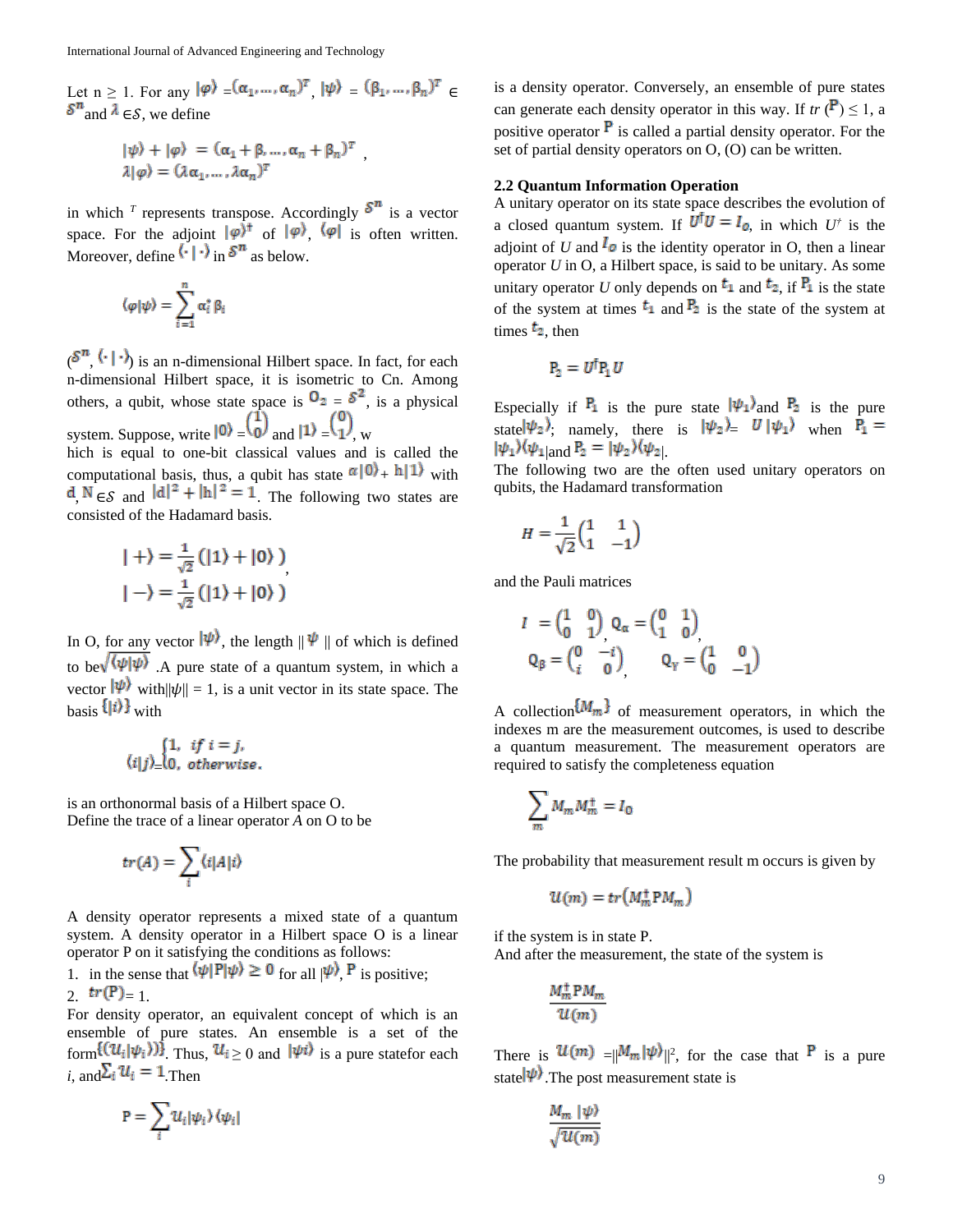### **3. The Process of Quantum Fault Diagnosis Method 3.1 Diagnosis Step**

Give the operational semantics of QFDM by quantum transitions between configurations, and label it by actions. Defined a configuration to be a pair  $(U, P)$ , in which  $U \in U$  is a process, and  $P \in \mathcal{R}(0)$  designates the current state of the environment. By Intuition,  $\overline{P}$  is a valuation of quantum variables. Quantum systems which are represented by different variables may be correlative, for  $\overline{P}$  is permitted to be an entangled state, though instantiations of classical variables can be made independently from each other. Write the set of configurations as *Con*.

Set

$$
Act = \{\tau\} \cup Act_{op} \cup Act_{com}
$$

for the set of actions, in which  $Act_{op} = \{N[X]\}\)$ , in which X a finite subset of *Var*, and  $\bf{N}$  is a super-operator on  $\bf{O}_x$ , is the set of quantum operations, and

$$
Act_{com} = {\omega? \alpha, \omega! \alpha: \omega \in Chan \ and \ \alpha \in Var\}
$$

including inputs and outputs, is the set of communication actions. Metavariables  $\mathbf{d}, \mathbf{h}, \dots$ , will range over the set *Act*. The following notations are needed for actions.

- Use  $\mathsf{cn}(d)$  to represent the channel name in action  $d$ , for each  $d \in Act$ , namely,  $cn(\omega, \alpha) = cn(\omega, \alpha) = \omega$  and  $cn(\tau)$  and  $cn(N[X])$  are not stated.
- For the set of free variables in  $d$ , write  $f\nu(d)$ ; namely,  $f v(\omega; \alpha) = {\alpha} f v(N[X]) = X f v(\tau) = f v(\omega; \alpha) = \emptyset$
- **b** $\nu$ (d) is defined to be the bound variable in  $\alpha$ ; namely, , and  $bv(\tau)$ ,  $bv(\mathsf{N}[X])$ , and  $bv(\omega; \alpha)$  are not stated.

One more auxiliary concept is needed, in order to put forward the operational semantics of QFDM. For any  $X \subseteq Var$ , and for any super-operator  $\bf{N}$  on  $\bf{O}_x$ , define the cylindric extension of  $N$  on  $\boldsymbol{0}$  to be

$$
N_X \stackrel{\text{def}}{=} \mathbb{N} \bigotimes \mathcal{I}_{\sigma_{var-\alpha}} \tag{2}
$$

in which  $\int v \, dv \, dx - x$  is the identity operator on  $\int v \, dx - x$ . In in following, assume that *X* and  $\bf{N}$  are repectively a finite subset of *Var* and a super-operator on  $O_x$ , no matter when  $N_x$  is encountered.

Accordingly, the operational semantics of QFDM, in which the transition relation  $\rightarrow$  is defined by the under rules, is given as a transition system  $(Con, \dagger, \rightarrow)$ .

Tau: 
$$
\overline{\langle \tau, \mathcal{U}, P \rangle} \stackrel{\tau}{\rightarrow} \langle \mathcal{U}, P \rangle
$$
  
Oper:  $\overline{\langle N[X], \mathcal{U}, P \rangle} \stackrel{N[X]}{\longrightarrow} \langle \mathcal{U}, N_X(P) \rangle$   
Input:  $\overline{\langle \omega, \alpha, \mathcal{U}, P \rangle} \stackrel{\omega, \beta}{\longrightarrow} \langle \mathcal{U} \{\beta \setminus \alpha\}, P \rangle$  β ∈  $f \nu(\omega, \alpha, \mathcal{U})$ 

Output: 
$$
\langle \omega, \alpha, u, P \rangle \xrightarrow{\omega, \beta} \langle u, P \rangle
$$

$$
\frac{\langle u, \mathbf{p} \rangle \stackrel{\text{d}}{\rightarrow} \langle u, \mathbf{p} \rangle}{\langle u, \mathbf{p} \rangle \stackrel{\text{d}}{\rightarrow} \langle u, \mathbf{p} \rangle \stackrel{\text{d}}{\rightarrow} \langle u, \mathbf{p} \rangle}
$$

Choice:  $(U+Q,P)$ 

$$
\text{Int11}: \frac{\langle u, \mathbf{p} \rangle^{\omega/\alpha}_{\text{out}}(u, \mathbf{p}_t)}{\langle u \mid |\mathbf{q}, \mathbf{p} \rangle^{\frac{\omega^2/\alpha}{\alpha^2}} \langle u' \mid |\mathbf{q}, \mathbf{p}_t \rangle} \quad \alpha \notin fv(\mathcal{V})
$$

$$
\frac{\langle u, \mathbf{p} \rangle \stackrel{d}{\rightarrow} \langle u, \mathbf{p} \rangle}{\text{Intl2:}} \frac{\langle u, \mathbf{p} \rangle \stackrel{d}{\rightarrow} \langle u', \mathbf{p} \rangle}{\langle u' | q, \mathbf{p} \rangle \stackrel{d}{\rightarrow} \langle u' | | q, \mathbf{p} \rangle} \quad \text{d}_{\text{is not an input}}
$$

$$
\text{Comm:} \frac{\langle \mathcal{U}, \mathbf{p} \rangle^{\omega \rangle \alpha} \langle \mathcal{U}, \mathbf{p}_I \rangle \ \langle \mathbf{q}, \mathbf{p} \rangle^{\underline{\omega} \rangle \alpha} \langle \mathbf{q}_I, \mathbf{p} \rangle}{\langle \mathcal{U} | |\mathbf{q}, \mathbf{p} \rangle^{\underline{\tau}} \langle \mathcal{U}' | |\mathbf{q}_I, \mathbf{p} \rangle}
$$

$$
\operatorname{Res:} \frac{\langle u, \mathbf{p} \rangle^{\text{d}}_{\to \langle \mathcal{U}', \mathbf{p} \rangle}}{\langle u \rangle_{\mathcal{L}, \mathbf{p} \rangle}^{\text{d}} \langle u' \rangle_{\mathcal{L}, \mathbf{p} \gamma}} \quad cn(\mathbf{d}) \notin L
$$

$$
\det_{\text{Def}:} \frac{\langle u(\tilde{\beta}/\tilde{\alpha}), p \rangle^{\alpha} \langle u, p \rangle}{\langle a(\tilde{\beta}), p \rangle^{\alpha} \langle u', p \rangle} \quad A(\tilde{\alpha}) \cong \mathcal{U}
$$

In the previous table, the symmetric forms of the Choice, Intl1, Intl2, and Comm rules are omitted.

Eq. (2) defined the operator  $\mathbf{N}(\cdot)$  in the Oper rule. Through channel *c*, the x-system is sent out in the output transition  $\langle \omega | \alpha, \mathcal{U}, P \rangle \stackrel{\omega | \alpha}{\rightarrow} \langle \mathcal{U}, P \rangle$ . The current state of the x-system is in  $\mathbf{P}$ . This should be noticed. However, it is not necessary for  $\mathbf{P}$ to be a separable state. Besides, for some  $\beta \in Var - {\{\alpha\}}$ , it is possible that the x-system is tangled with the *y*-system. Furthermore, after the action  $\omega$ !  $\alpha$ , the entanglement between the *x*-system and the *y*-systems ( $\beta \notin Var - {\alpha \brace \alpha}$ ) is saved. The input transition  $\langle \omega, \alpha, \mathcal{U}, P \rangle \stackrel{\omega \gamma}{\longrightarrow} \langle \mathcal{U} {\{\beta/\alpha\}}, P \rangle$  implies that the *y*system is obtained from channel *c* and put into the (free) occurrences of  $x$  in  $\mathcal{U}$ . (Over one free occurrence of a single variable  $\alpha$  may be in, for it is not required that  $f(v(u)) \cap f(v(v)) = \emptyset$  in sun  $u + v$  In  $\omega$ ?  $\alpha$   $\gamma$  the variable  $\alpha$ is bound, and it does not stand for particularly the *x*-system. This is what should be noted. In the contrary, it is merely a reference to the place, in which the received system will go. Hence,  $\omega^2 \alpha$ . *U* can operate action  $\omega^2 \beta$  with  $\beta \neq \alpha$ . For the input transition, the side condition  $\beta \notin f v(\omega, \alpha, u)$  is clearly to avoid variable name conflict. And  $\mathcal{U}{\{\beta/\alpha\}}$  is also made to be well defined. Both the input and output actions, the state of the environment is not changed during operating. In a communication which is described by the Comm rule, passing quantum systems happens. However, it is realized in a "callby-name" scheme, and the state of the environment is not changed.

It is required that  $f\nu(\mathcal{U}') \cap f\nu(Q') = \emptyset$  to assure that the Comm rule is logical. Nevertheless, this condition needs not to be imposed into the Comm rule, for it is a result of the other rules.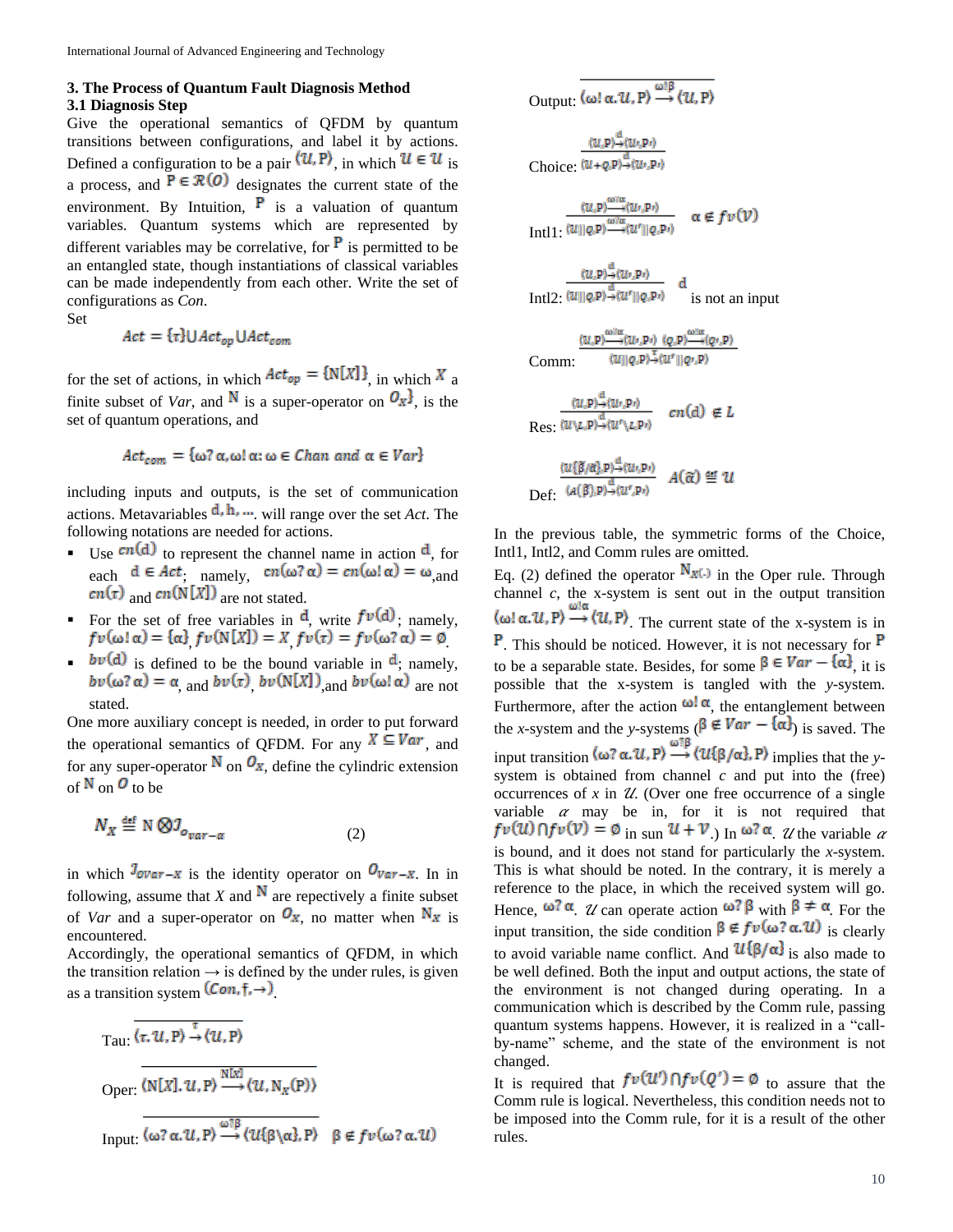#### **3.2 Diagnosis Rule**

The concept of strong bisimulation on configurations is first introduced.

If for any  $\langle U, P \rangle$ ,  $\langle V, Q \rangle \in Con$ ,  $\langle U, P \rangle C \langle V, Q \rangle$  implies the following, a symmetric relation  $S \subseteq Con \times Con$  is a strong bisimulation.

(1) No matter when  $(U, P) \stackrel{d}{\rightarrow} (U', P')$  and d is not an input, accordingly, for some  $V$  and  $Q'$ ,  $(V, Q) \rightarrow (V', Q')$  and *.*

(2) No matter when  $\langle U, P \rangle \stackrel{\omega \uparrow \alpha}{\longrightarrow} \langle U', P \rangle$  and  $\alpha \notin f^{\nu}(\cup f^{\nu}(\mathcal{V}),$ accordingly, for some  $V'$ ,  $(V,Q) \rightarrow (V',Q)$  and for all $\beta \notin$  $(\bm{u}^{\prime})$ ∪ $f^{\bm{v}}(\bm{V}^{\prime}) - \{\alpha\},$  ( $\bm{u}^{\prime}\}$ β/α}, Ρ) $_{\rm T}$ 

In clause 2, that  $\beta \notin f^{\nu}(U') \cup f^{\nu}(\mathcal{V}')$  –  $\{\alpha\}$  is required should be noted. If this requirement is not put, then after substitution  ${\beta/\alpha}$ , two precedingly different quantum states may become the same state. The no-cloning theorem of quantum information forbids this.

Next, strong bisimilarity between configurations can be defined in a conventional way.

and  $\langle V, Q \rangle$  are strongly bisimilar for any  $\langle U, P \rangle$ ,  $\langle V, Q \rangle \in$  *Con.* If  $\langle u, P \rangle$   $\Gamma(\langle V, Q \rangle)$  for some strong bisimulation T, written  $\langle U, P \rangle \sim \langle V, Q \rangle$ , namely, the greatest strong bisimulation is strong bisimilarity on *Con*.

By comparing two processes in the same environment, strong bisimilarity between processes can be defined.

U and  $\mathcal V$  are strongly bisimilar for any quantum processes U,  $V \in \mathcal{P}$ , if  $\langle U, P \rangle \sim \langle V, P \rangle$  for all  $P \in \mathcal{D}(\Omega)$ , written  $\mathcal{U} \sim V$ .

In the following, a recursive characterization of strong bisimilarity configurations will be given here. And in establishing strong bisimilarity between some processes, it is useful.

*For any*  $(U, P)$ ,  $(V, Q) \in Con$ ,  $(U, P) \sim (V, Q)$  *if and only if,* 

(1) *no matter when*  $(U, P) \rightarrow (U', P')$  *and a is not an input,* 

*accordingly, for some*  $v'$  *and*  $Q'$ ,  $\langle v, Q \rangle \xrightarrow{d} \langle v', Q' \rangle$  $_{and}$   $\langle u', v' \rangle$   $\langle v', q' \rangle$ 

(2) *no matter when*  $\langle U, P \rangle \stackrel{\omega \text{?} \alpha}{\longrightarrow} \langle U', P \rangle_{and \ X \notin \mathcal{F}^{\nu}(\mathcal{U}) \cup \mathcal{F}^{\nu}(\mathcal{Q}),$ 

*accordingly, for some*  $V'$  *(V, Q)*  $\rightarrow$   $(V', Q)$  *and for all*  $\beta \notin$  $f v \langle u' \rangle \cup f v \langle v' \rangle = \{\alpha\} \langle u' \{ \beta/\alpha \}, P \rangle$   $\langle v' \{ \beta/\alpha \}, Q \rangle$  and the *symmetric forms of 1 and 2.*

#### **4. Example and Analysis**

How quantum systems are passed between a unitary transformation or how a measurement is operated will be depicted on some quantum systems in the example by using the language of QFDM. What the most interesting thing is observing how entangled systems perform during calculation and communication.

Suppose

$$
u_1 = \omega_1 \beta_1 u_1 u_2 = \omega_1 \alpha_1 u_2
$$

and  $u = (u_1||u_2)\omega$ , in which  $\alpha \notin f(v(u_1))$ . Therefore, the only possible transition of  $\mathcal{U}$  is

$$
(u, \mathbf{P}) \stackrel{\tau}{\rightarrow} ((u'_1\{\alpha/\beta\}||u'_2)\setminus \omega, \mathbf{P})
$$

for any  $\mathbf{P}$ . Notice that the *x*-system is passed from  $\mathbf{u}_2$  to  $\mathbf{u}_1$  in this transition, but the state  $\overline{P}$  of the environment is not shifted.  $\overline{P}$  does not include any position information of the quantum systems which is under consideration, so this is reasonable; speak more precisely, for all quantum variables  $\alpha$ , **P** only depicts the state of the  $\alpha$ -system in a configuration  $(V, P)$ . However, there is no subprocess of V possessing the  $\alpha$ system is shown.

Provided

$$
V_1 = \omega? \beta. H[\beta]. V'_1, V = (V||\mathcal{U}_2) \setminus \omega
$$

and  $P = |0\rangle_{\alpha} \langle 0| \otimes P'$ , in which  $P' \in \mathcal{D}(O_{Var - \{\alpha\}})$  and  $\alpha \notin f v(\mathcal{V}_1)$  then

$$
\langle \mathcal{V}, P \rangle \stackrel{\tau}{\rightarrow} \langle (H[\alpha]. \mathcal{V}'_1\{\alpha/\beta\} || \mathcal{U}'_2) \backslash \omega, P \rangle \stackrel{H[\alpha]}{\longrightarrow} \langle (\mathcal{V}'_1\{\alpha/\beta\} || \mathcal{U}'_2) \backslash \omega, |+\rangle_{\alpha} \langle + |\otimes P' \rangle
$$

The state of the *x*-system is  $|0\rangle$  at the start of the transition. Thus, the  $\alpha$ -system is passed from  $\mathcal{U}_2$  to  $\mathcal{V}_1$ , and at  $\mathcal{V}_1$ the Hadamard transformation is operated on it. After the transition, the state of the  $\alpha$ -system becomes  $|+\rangle$ . Assume that

$$
W_1 = \omega? \beta. CNOT[\beta, \gamma].W'_1
$$
  
and 
$$
W = (W_1 || U_2) \setminus \omega
$$
  
and 
$$
Q = |+\rangle_{\alpha} \langle + |\otimes |0 \rangle_{\gamma} \langle 0| \otimes Q'
$$
  
in which  $Q' \in \mathcal{D}(O_{Var - \{\alpha, z\}})$   
and 
$$
\alpha \notin fv(W_1)
$$
  
Next  

$$
\langle W, Q \rangle \stackrel{\tau}{\rightarrow} \langle (CONT[\alpha, \gamma].W'_1 \{\alpha/\beta\} || U'_2) \setminus \omega, Q \rangle
$$

 $\overrightarrow{conv[\alpha_{V}]}$   $((\mathcal{W}'_{1}\{\alpha/\beta\}||\mathcal{U}'_{2})\_{\omega}, |N_{00}\rangle_{\alpha_{V}}\langle h_{00}|\otimes Q'\rangle$ The  $\alpha$ -system is passed from  $u_2$  to  $w_1$ , then the *CNOT* operator is applied to the γ-system and it. Before the

transition, the state of the  $\alpha_{\gamma}$ -system is separable. This is worth noting. However, at last, an entanglement between the  $\alpha$ system and the  $γ$ -system is created.

Suppose

$$
\mathcal{L}_1 = \omega? \beta. \mathit{CONT}[\beta, \gamma], \mathcal{M}_{0,1}[\gamma], \mathcal{L}_1'
$$

and  $\mathcal{L} = (\mathcal{L}_1 || \mathcal{U}_2) \backslash c$ , in which  $\mathcal{M}_{0,1}$ , is given by a single qubit measurement in the computational basis  $|0\rangle$ ,  $|1\rangle$ , is the operation. Its measurement result is unknown; namely,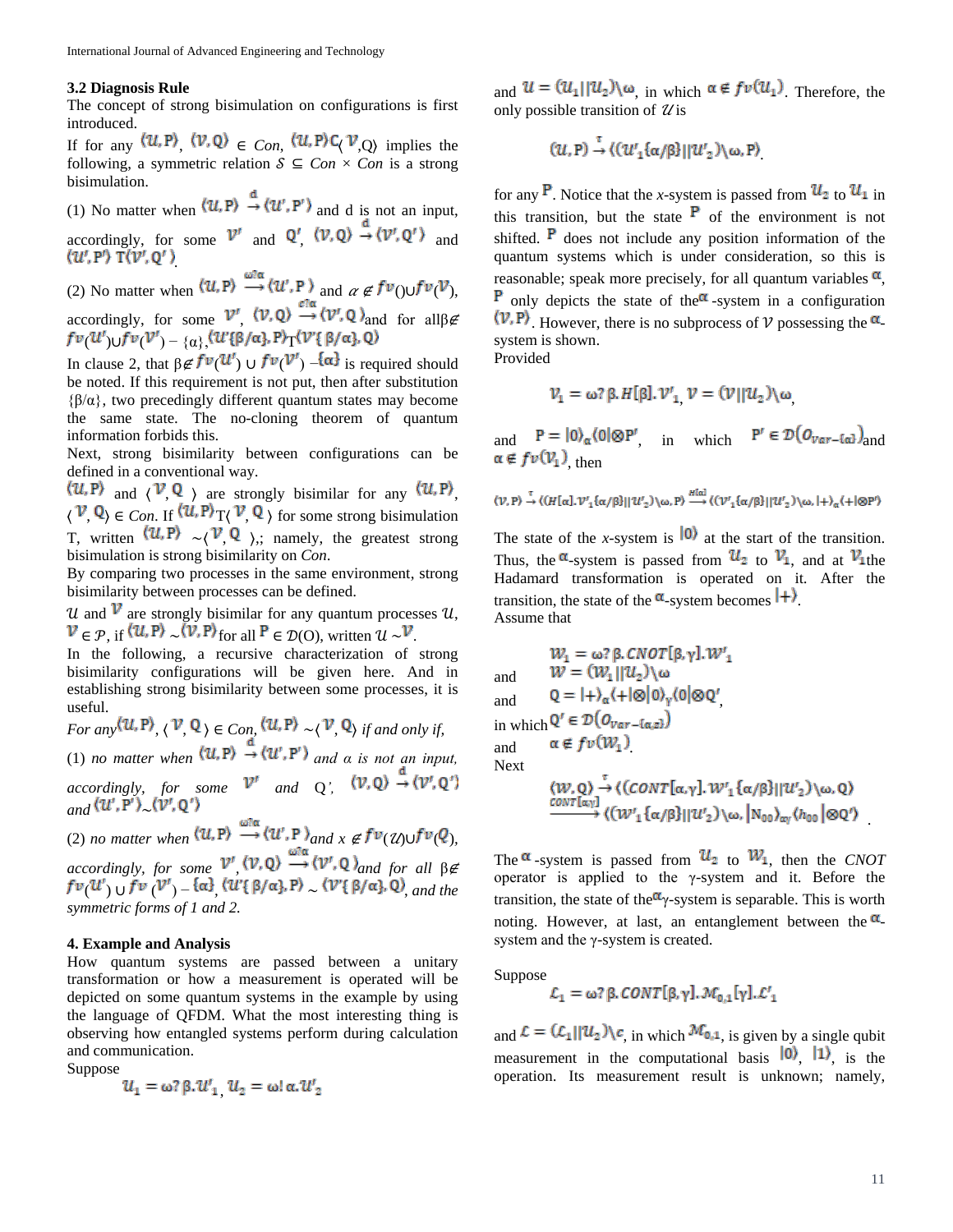$$
\mathcal{M}_{0,1}(P) = \mathcal{U}_0 P \mathcal{U}_0 + \mathcal{U}_1 P \mathcal{U}_1 \text{ for each } P \in \mathcal{D}(O_2), \text{ in which}
$$
  
\n
$$
\mathcal{U}_0 = |0\rangle\langle 0| \text{ and } \mathcal{U}_1 = |1\rangle\langle 1| \text{ Next}
$$
  
\n
$$
\langle \mathcal{L}, Q \rangle \rightarrow \langle \langle \mathcal{CONT}[\alpha, \gamma]. \mathcal{M}_{0,1}[\gamma]. \mathcal{L'}_1 \{\alpha/\beta\} || \mathcal{U'}_2 \rangle \setminus \omega, Q \rangle
$$
  
\n
$$
\xrightarrow{\mathcal{CONT}[\alpha, \gamma]} \langle \langle \mathcal{M}_{0,1}[\gamma]. \mathcal{L'}_1 \{\alpha/\beta\} || \mathcal{U'}_2 \rangle \setminus \omega, |h_{00} \rangle_{\alpha\gamma} \langle h_{00} | \otimes Q' \rangle
$$
  
\n
$$
\xrightarrow{\mathcal{M}_{0,1}[z]} \langle \langle S'_1 \{\alpha/\beta\} || \mathcal{U'}_2 \rangle \setminus \omega, \frac{1}{2} | 00 \rangle_{\alpha\beta} \langle 00 | + | 11 \rangle_{\gamma} \langle 11 | \rangle \otimes Q' \rangle
$$

The measurement in computational basis  $|0\rangle$ ,  $|1\rangle$  is operated on the  $\mathsf{Y}\text{-system}$ , in the last transition. It is clearly that the  $\alpha$ system and the  $Y$ -system are always in the same quantum state, for they are entangled before the measurement.

Therefore, Alice and Bob may be respectively depicted as processes

$$
\mathcal{U} = \omega_1! \alpha \mathcal{U}' \ \mathcal{V} = \omega_2? \gamma \mathcal{V}'
$$

and the channel is depicted as a nullary process constant scheme  $S$ , the defining equation of which is

$$
\mathcal{S} \stackrel{\text{\tiny def}}{=} \omega_1 ? \beta, N[\beta], \omega_2! \beta, \mathcal{S}
$$

Set  $\mathcal{L} = (u||\mathcal{S}||\mathcal{V})\{\omega_1, \omega_2\}$  Provided that a quantum state P of the α-system expresses the information that Alice is to send, therefore, for any  $P' \in \mathcal{R}(O_{Var} - \{x\})$ , there is

$$
\langle \mathcal{L}, P \otimes P' \rangle \stackrel{\tau}{\rightarrow} \langle (U' || N[\alpha], \omega_2; \alpha, \mathcal{S} || \mathcal{V}) \setminus {\{\omega_1, \omega_2\}}, P \otimes P' \rangle
$$
  
\n
$$
\stackrel{N[\alpha]}{\rightarrow} \langle (U' || \omega_2; \alpha, \mathcal{S} || \mathcal{V}) \setminus {\{\omega_1, \omega_2\}}, N(P) \otimes P' \rangle
$$
  
\n
$$
\stackrel{\tau}{\rightarrow} \langle (U' || \mathcal{S} || \mathcal{V}' {\{\alpha / \gamma\}} \rangle \setminus {\{\omega_1, \omega_2\}}, N(P) \otimes P' \rangle
$$

Notice that  $f\nu(\mathcal{S})$  does not include *y*; besides,  $\mathcal{S}$  is not a process. So  $\delta{\alpha/\beta} = \delta$ .

Furthermore, in assumption, a system-environment model of N is given. Suppose  $N_u$ ,  $N_u$ , and  $N_{trz}$  be super-operators on  $O_{\alpha} \otimes O_{E}$ , and for all  $Q \in \mathcal{R}(O_{\alpha} \otimes O_{E})$ , they are defined<br>respectively in the following:  $N_{U}(Q) = U_{0} U^{\dagger}$ respectively in the following:  $N_u(Q) = UQU$ <sub>and</sub>

$$
N_{trE}(Q) = \sum_{k} \langle e_k | Q | e_k \rangle \otimes |e_0 \rangle \langle e_0 |
$$

Define process constant scheme  $S'$  by

and set  $L = (u||\delta'(E)||V)\langle {\omega_1, \omega_2} \rangle$ . Next, for all and  $f^{\prime\prime} \in V(U_{Var - {\alpha, E}})$ ,

#### **5. Conclusions**

At start, a brief review about fault of diagnosis of power system is made. Then the process of the quantum fault diagnosis method is introduced in power system. The mathematical model for quantum state transformations is built by unitary operators. According the diagnosis process of quantum states, unitary operators are employed to describe the dynamics mechanism of power system fault. For the quantum fault diagnosis method is mainly based on quantum concurrent systems and subsystem interactions between different faults, it seems more suitble to take the proposed systems as an open system which can use super-operators to depict the quantum statetransformations. In future research, further understanding of quantum measurement processes is needed, and QFDM will be extended to integrate classical information.

#### **6. Acknowledgment**

This research was supported by the National Natural Science Foundation of China (No. 71471102), and Yichang University Applied Basic Research Project in China (Grant No. A17-302 a13).

#### **7. References**

- 1. Gao, Zhiwei, Cecati, Carlo, Ding, Steven X. A survey of fault diagnosis and fault-tolerant techniques-part i: fault diagnosis with model-based and signal-based approaches [J] IEEE Transactions on Industrial Electronics. 2015; 62(6):3757-3767.
- 2. Jana, Subhra, De, Abhinandan. A novel zone division approach for power system fault detection using annbased pattern recognition technique [J] Canadian Journal Of Electrical And Computer Engineering-Revue Canadienne De Genie Electrique Et Informatique. 2018; 40(4):275-283.
- 3. Lai, Zhi-hui, Leng, Yong-gang. Weak-signal detection based on the stochastic resonance of bistable duffing oscillator and its application in incipient fault diagnosis [J] Mechanical Systems and Signal Processing. 2016; 81:60-74.
- 4. Lv Yong, Yuan Rui, Song Gangbing. Multivariate empirical mode decomposition and its application to fault diagnosis of rolling bearing [J] Mechanical Systems and Signal Processing. 2016; 81:219-234.
- 5. Zhang, Wei Li, Chuanhao Peng, Gaoliang. A deep convolutional neural network with new training methods for bearing fault diagnosis under noisy environment and different working load[J]. Mechanical Systems and Signal Processing. 2018; 100:439-453.
- 6. Rai, Akhand, Upadhyay SH. A review on signal processing techniques utilized in the fault diagnosis of rolling element bearings [J] Tribology International. 2016; 96:289-306.
- 7. Lei, Yaguo, Jia, Feng, Lin, Jing. An intelligent fault diagnosis method using unsupervised feature learning towards mechanical big data [J] IEEE Transactions on Industrial Electronics. 2016; 63(5):3137-3147.
- 8. Chen, Peng, Yuan, Lifen, He Yigang. An improved SVM classifier based on double chains quantum genetic algorithm and its application in analogue circuit diagnosis [J] Neurocomputing. 2016; 211:202-211.
- 9. Gao, Zehai, Ma Cunbao, Song Dong. Deep quantum inspired neural network with application to aircraft fuel